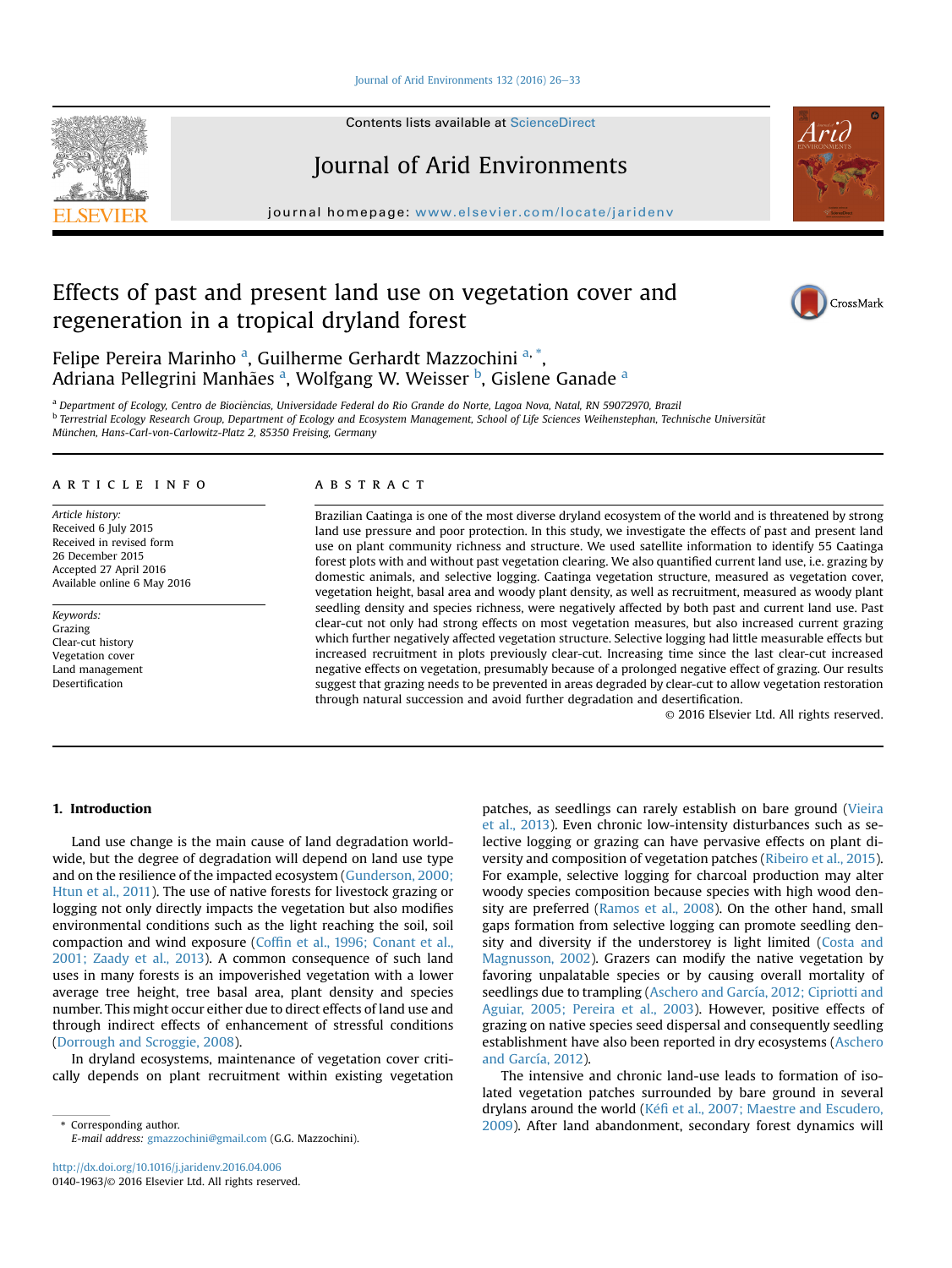drive the assembly of a new plant community ([Foster, 1992\)](#page--1-0). The regeneration of a highly impacted area will depend on the presence of seed sources, vegetation cover and soil quality after land use ([Verheyen et al., 2003](#page--1-0)). If regeneration does not occur because of continuous land use pressure, bare soil continuous exposure can lead to increased vegetation degradation over time and initiate a process of land desertification ([K](#page--1-0)éfi [et al., 2007; Maestre and](#page--1-0) [Escudero, 2009\)](#page--1-0). In drylands, desertification is often the consequence of poor land management [\(D'Odorico et al., 2013\)](#page--1-0).

The Caatinga is a dryland region covering most of the Brazilian Northeast and is threatened by increasing land use intensity ([Leal](#page--1-0) [et al., 2005; Ribeiro et al., 2015\)](#page--1-0). Caatinga vegetation is characterized by a mixture of woody and herbaceous plants, with dominance of xerophytic and deciduous forest species. A common type of land use at the Caatinga is livestock grazing where animals are usually raised freely to feed on native vegetation that grows during the rainy season. In most cases, some areas are clear-cut to stimulate the growth of palatable herbaceous vegetation that livestock feed on. Other areas are converted to agriculture. Continued timber removal together with grazing are, however, considered the main causes of degradation of the Caatinga vegetation [\(Leal et al., 2005\)](#page--1-0). Caatinga covers an area of 826 411 km<sup>2</sup>, but around 375 116 km<sup>2</sup> or 45.4% have been deforested until 2009 and desertification processes have been observed in up to 15% of the area [\(Leal et al., 2005;](#page--1-0) [MMA, 2011\)](#page--1-0).

While the main drivers of degradation of Caatinga vegetation have been identified, little is known about how these drivers interact, and the relationship between land use intensity and the damage on vegetation. Understanding the effect of the different drivers of the changes on Caatinga's vegetation structure and regeneration in more mechanistic detail can help elucidating better management actions to avoid desertification and achieve conservation goals.

This study aims to investigate the effects of past and present land use on woody plant community regeneration, cover and structure. We asked the following questions: (1) how does a past clear-cut affect current vegetation structure and regeneration? (2) does increasing land-use intensity, in particular increasing intensity of grazing and selective logging, lead to increasing negative effects on plant community regeneration, vegetation cover and structure? (3) are there interactions between past and current land uses in their effect on the vegetation? and, (4) After a clear-cut, is the vegetation able to recover through time?

#### 2. Material and methods

#### 2.1. Study area

The study was conducted in the Caatinga vegetation located at the Brazilian northeast region (Fig. A.1a). In the typical Caatinga vegetation, ground vegetation only consists of very few grass species and the tree canopy is continuous and permanent. There are some parts of the Caatinga that are classified as deciduous thorny savanna, however, it is not the case for our study site. Specifically, the study was carried out in the State's Sustainable Development Reserve (SDR) Ponta do Tubarão (Fig. A.1b). The herbaceous layer is mostly composed of woody perennial herbs many of which of the Malvaceae family, and small stature cactis. Because grass species are more resilient to grazing and fire we expect the effects of landuse in our study area to be different from savannas.

The SDR is within the category IV according to the IUCN and in these types of reserves local people are allowed to live and exploit resources in a sustainable way. Yearly mean rainfall in the Caatinga is very variable and ranges from 240 to 1500 mm per year. Inside the reserve, average rainfall is 508 mm year<sup> $-1$ </sup> and rain mostly falls

between January and May while on average less than 20 mm falls between October and December (data available at [http://www.](http://www.inmet.gov.br) [inmet.gov.br\)](http://www.inmet.gov.br). The SDR has an extent of 12 960 ha that encompasses three main vegetation types: i) a Caatinga vegetation with a closed canopy cover of  $-4$  m height, dominated by the woody species Mimosa tenuiflora, Poincianella pyramidalis, Pytirocarpa moliniformis and Croton sonderianus; ii) a restinga vegetation, with a sparse canopy dominated by the woody tree Sideroxylum obtusifolium, and open spaces dominated by the small stature herbaceous species, and iii) a mangrove located near the coastline dominated by Rhizophora mangle. The Caatinga part of the reserve, where we carried out our study, covers 2779 ha, i.e. 21% of the total reserve area. There are also some dune areas inside the Caatinga which were excluded from our study, so that the study areas encompasses 2.010 ha of Caatinga vegetation.

There are eight traditional settlements inside the reserve boundaries with a population of ~5000 people. Families income in the three settlements at the coastline traditionally derives from fishing and wood extraction from Caatinga vegetation, to build houses, fences and boats. The families from the five countryside settlements live on small scale subsistence agriculture including raising sheep, goat and cattle, and also use wood from Caatinga vegetation for house and fence building, as well as charcoal production. Families let their animals foraging freely on vegetation (including donkeys and horses). Sometimes small forest areas are clear-cut using burning to encourage herbaceous vegetation growth.

#### 2.2. Selection of sampling plots

Selection of sampling plots was carried out in two steps using a stratified random selection of plots' locations to ensure that we would select plots occurring in a wide range of vegetation cover. This approach assumes that vegetation cover would be negatively affected by land-use. In the first step, we classified the Caatinga vegetation inside the reserve according to current forest cover. We used Landsat TM5 satellite images of 2008 [\(http://www.dgi.inpe.](http://www.dgi.inpe.br/CDSR/) [br/CDSR/](http://www.dgi.inpe.br/CDSR/)) with a resolution of ca. 30  $\times$  30 m to classify the SDR Caatinga's vegetation into different degrees of current vegetation cover. To do so, a classification algorithm was trained using 28 control points that were first identified from satellite pictures and then visited in the field. These represented three types of areas: open areas with only very few remaining single trees or shrubs, intermediate areas with ca.  $50-70%$  cover of trees and shrubs and a tree height up to 2 m, and closed areas with a dense forest canopy and tall trees with a mean canopy height of about  $3-4$  m. The 28 control areas were classified as one of the three types and used to train a classification algorithm based on Maximum Likelihood (ML) using all five Landsat bands (supervised classification procedure in ArcGis v10 ESRI, 2011). After training, the entire reserve was classified into the three cover classes. We classified the vegetation into cover classes only to select plots in a wide range of our vegetation and land-use variables. The land use classes did not enter the statistical analyses.

In a second step, we randomly selected 55 sampling points in the Caatinga part of the SDM, 20 in closed, 20 in intermediate, and 15 in open areas, as only 17% of the area had no forest cover. As a constraint for plot selection we set a minimum distance of 100 m between points. After selection, the minimum distance between two adjacent sampling points was 142 m (mean  $3207 \pm 2444$  (sd) m). Each selected sampling point then served as the center of a circular sampling plot with 25 m radius (1962 m<sup>2</sup>). This circle was used to measure current land use. Assessment of vegetation structure and plant species richness variables was carried out in a square  $10 \times 10$  m sub-plot (100 m<sup>2</sup>) placed at the center of the